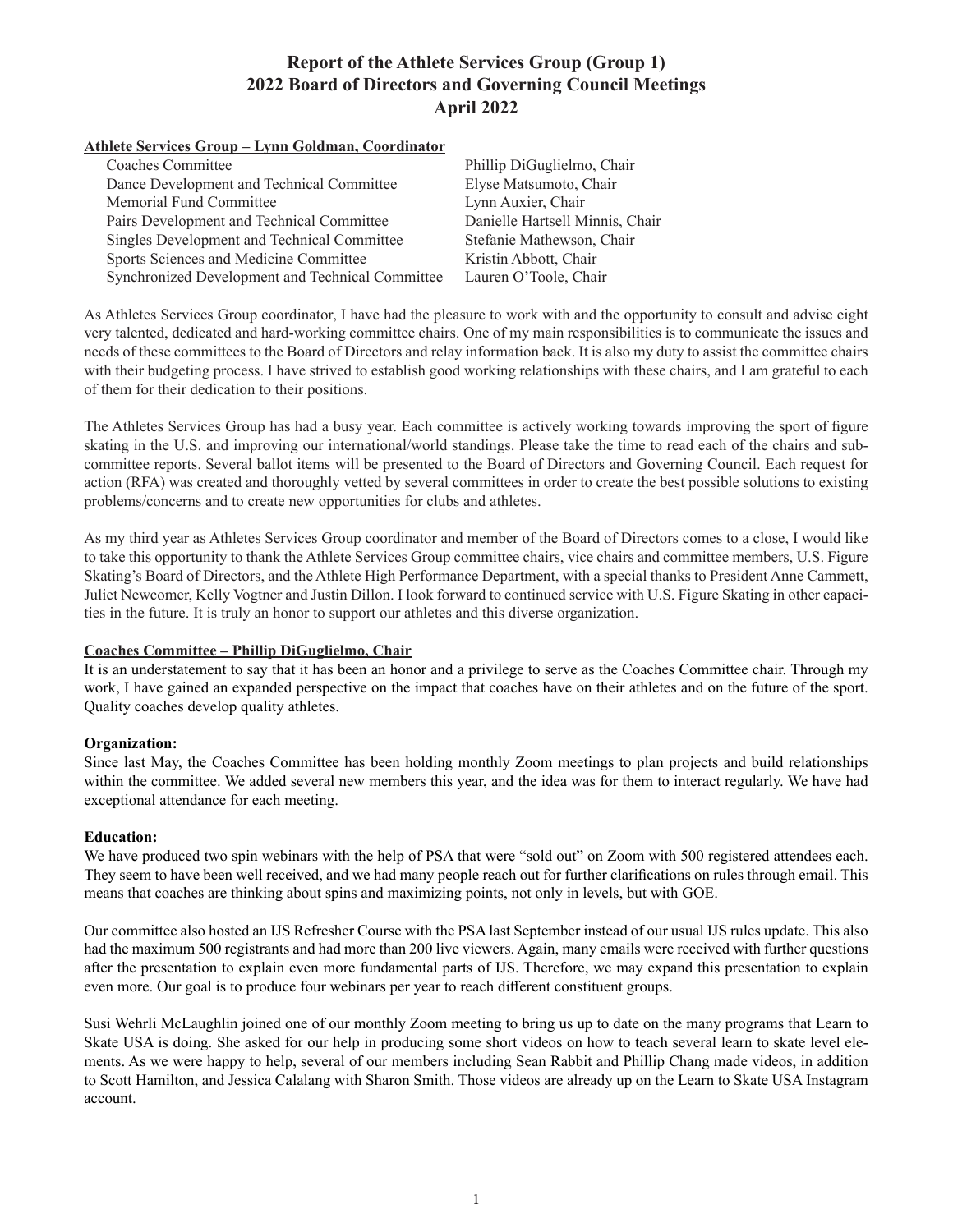#### **Representation at Events:**

We are making it a point to publicize the work of the Coaches Committee at events. There were several members of the committee who attended the 2021 National High Performance Development Camp last August in Nashville and the 2022 National High Performance Development Camp in January, also in Nashville. We hosted a successful "rendezvous" with coaches and the attending officials. This camp also gave our committee an opportunity to meet in person many of the elite synchronized coaches who were invited for the first time. We look forward to forging stronger ties with the synchronized community of coaches and their discipline. We continued that representation and work at the National High Performance Development Camp after this year's U.S. Figure Skating Championships. Several of our members were in attendance and helped coordinate, present and generally keep the camp moving. Heidi Thibert, Alex Chang and I were the team leaders for the coaches at these camps. We facilitated discussions and collected feedback on what coaches of that level would like to have included in future educational opportunities.

#### **Cross Committee Communication:**

Several of our members serve on other committees and/or attend their meetings to help inform decisions that affect our sport.

#### **New Vice Chair Positions:**

I would like to increase the vice chair positions of the committee to represent more aspects of our sport. We will be adding a vice chair for programs that would include Theatre On Ice, Excel and adult. These areas are growing fast, and it is important that we have members who are focused on their development. There will also be a vice chair of communications. This position would be responsible for keeping our members abreast of projects, scheduling calls, helping with branding of presentations, etc. This also follows the strategic plan goal of developing leadership amongst our ranks.

#### **Observations:**

One conversation to note was at the coaches' wrap-up session at the National High Performance Development Camp after U.S. Championships. Part of the curriculum has been to have a coaches roundtable discussion at the end of the camp, and Heidi has been facilitating these discussions. There was lengthy conversation about raising the bar or entrance moat for coaches in our sport. While all of these coaches had taken time out of their busy schedule to take advantage of the educational opportunity that this camp afforded and are committed to their continuing education, the group felt wholeheartedly that there are too many beginner coaches who can step into a rink and begin to teach without any credential or basic coaching education. In 2020, the Coaches Committee balloted an increase of education requirements for coaches and received many negative comments from several committees including the Adult Skating Committee. It was decided to table the idea when the pandemic started, and we focused on partnering with the PSA on free education for coaches that were sitting at home not being able to teach. As raising the bar for the coaches will directly raise the quality of skaters that our coaches develop, this committee believes we should renew our push in this direction.

#### **New Business:**

There has been discussion on how coaches can push collegiate skating to new levels. We have an exploratory group who is trying to understand the history of collegiate skating, where it stands in the world of collegiate sports, and if it would be possible to ever be on the track to become an NCAA sport. We realize that there have been attempts in the past, and there are many hurdles to overcome. With the cost of skating continuing to rise, many see skating as not competitive with other sports because of the lack of college scholarship opportunities. We want to keep this conversation moving.

As always, the work of this committee could not move along as smoothly without the help of Justin Dillon, Mitch Moyer and the PSA's Heidi Thibert.

#### **Dance Development and Technical Committee – Elyse Matsumoto, Chair**

It was wonderful to see in-person competitions and begin to move back to "normal" in this ever-changing landscape. While there were still challenges throughout the way, it was wonderful to see athletes of all levels be able to participate in events in person.

In June, we offered virtual programming via Zoom to kickoff the season. Couples participated in a variety of off-ice dance classes, IJS and judging updates, and a special seminar with Emilio Dosal, associate choreographer of *In the Heights,* to discuss history, culture and movement of various hip-hop styles. High praises to Justin Dillon and Sarah Arnold for organizing a great curriculum for our teams.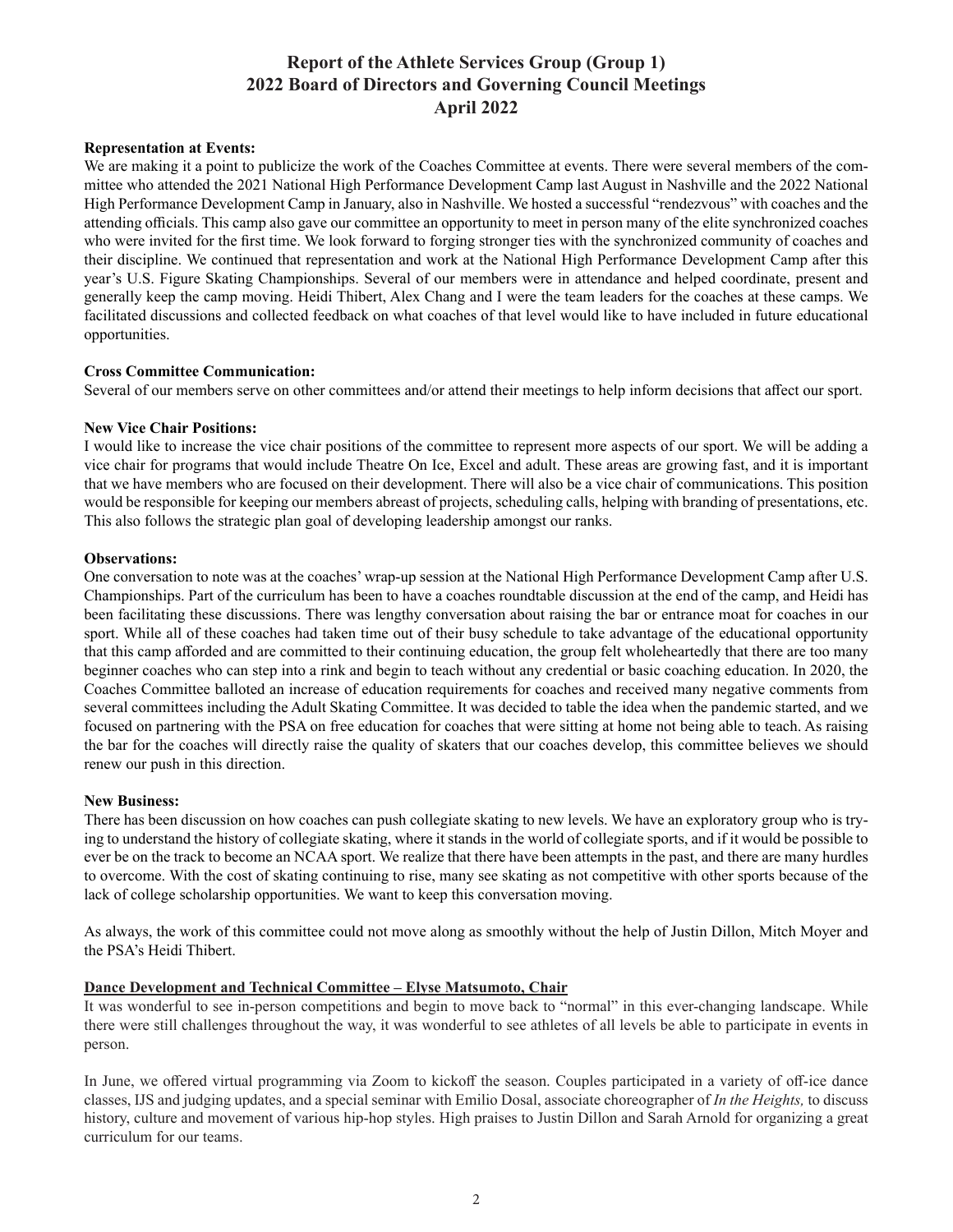We kicked off the competition season with four key successful events: Cannon Dance Classic, Chesapeake Open, National High Performance Developmental Camp (held in conjunction with Chesapeake Open), Lake Placid Ice Dance International, and U.S. Figure Skating Novice and Junior Challenge Skate. With limited competitive opportunities in 2020, we were thrilled to see so many couples in attendance at each event, which included the U.S. Figure Skating Novice and Junior Challenge Skate seeing its highest number of couples in attendance (10 novice and eight junior teams respectively). We were also thrilled to bring back the qualifying season in a more familiar setting and saw great attendance in Blaine and Alpharetta. Many teams opted to compete at both competitive opportunities, and we saw many great performances across all levels.

The Dance Development and Technical Committee made adjustments to prerequisite requirements for the intermediate partnered free dance and solo free dance tests in partnership with the Tests Committee. We are also presenting additional changes to solo free dance requirements, updating gendered language in ice dance tests, and presenting our proposal for the ice dance season for developmental levels. Updating gendered language and outlines for ice dance is a huge undertaking and is why we are proposing to implement this in 2023, but I strongly believe that it will create an opportunity to make a large program in our organization more inclusive, offer an additional revenue stream and create opportunity for skaters to learn both sides of the dance, which will hopefully lead them to be more holistic skaters and coaches.

We are incredibly proud of our Team USA athletes for all of their accomplishments this season, but I would be remiss if I didn't call out specifically the performances in Beijing of Madison Hubbell and Zachary Donohue, Madison Chock and Evan Bates, and Kaitlin Hawayek and Jean-Luc Baker. The international field of ice dance is incredibly deep, but U.S. ice dance specifically is truly world class. In Beijing, there were multiple personal best performances, two of which helped Team USA in earning their first team silver medal. In addition, Madison and Zachary skated two flawless performances during the individual ice dance event and brought home a bronze medal. Congratulations to all three teams for their inspiring performances. The legacy of U.S. ice dance is alive and well and, with this updated proposal, it will help continue this tradition.

The key to all three of these teams' success stemmed from the developmental levels regarding preparedness, competitive opportunities and the length of the season. As such, the committee is considering changes to the qualifying competition structure for ice dance. Most of the competitive flow would start the same, incorporating the changes of the National Qualifying Series (NQS). At the U.S. Ice Dance Final, the top nine teams in juvenile, intermediate and novice would be named to the National High Performance Development Team. These teams would begin their following season in May for a season kick-off competition to start their season earlier, which would include additional off-ice programming. By starting their season earlier and giving access to resources at an earlier date, this would allow the off-season for these levels to be the same length as when we had the U.S. Junior Figure Skating Championships, which was a larger concern for many dance coaches.

Additionally, our proposal would offer the top novice ice dance teams an opportunity to compete at an invitational challenge at the U.S. Figure Skating Championships. Bringing the top novice talent back to the U.S. Figure Skating Championships and to compete in a high-pressure situation is crucial to their development. As our top three teams have proven, the competitive opportunities to continuously push and support each other have allowed our teams to grow to new heights.

It has been my honor to serve as the chair of the Dance Development and Technical Committee. I am extremely grateful to those who served on my committee this year for some great discussions on how to move the sport forward. A HUGE shout out to my vice chairs, Julia Rey and Mary-Elizabeth Wightman, for always being prepared and knowledgeable. Thank you to Lynn Goldman for your endless patience, guidance, and support throughout this first year. Finally, a huge thank you to Justin Dillon, Mitch Moyer, Kelly Vogtner and Juliet Newcomer for your infinite amount of support and dedication for our athletes.

### **Memorial Fund Committee – Lynn Auxier, Chair**

This year was once again a challenge for our committee, just as it was for the association. With all the COVID-19 restrictions and surges, it was difficult to plan and hold events for our committee.

- 1. **Rise Essay Contest**: There were 75 essays submitted, and our readers (Lexi Rohner, Mary Pottenger, Anastasia Cannuscio, Ting Cui) chose the winners from submissions.
	- Seth Chang, Pre-Preliminary
	- Kenzington Brady, Preliminary
	- Mia Quarantillo, Pre-Juvenile
	- Molly Krupa, Juvenile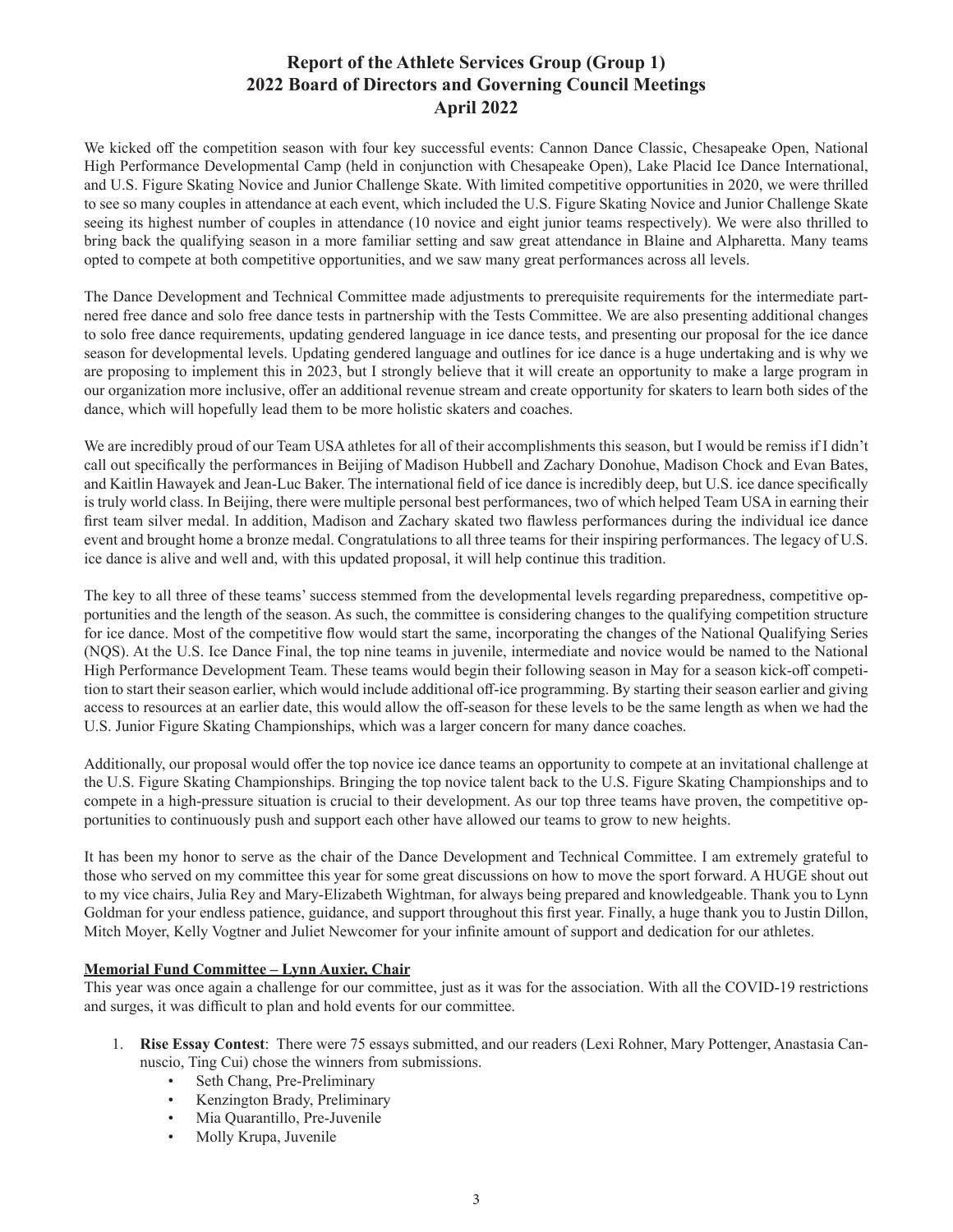### 2. **Fundraising events and totals for Memorial Fund:**

- a. Virtual Fans at Skate America: 80 seats sold for \$4,800 profit
- b. Look Back at Rise U.S. Figure Skating Championships \$1,120 (83 tickets sold)
- c. Individual Contributions \$131,256.63

### 3. **Disbursements from Memorial Fund**:

**Memorial Fund Scholarship:** There were 210 applications this year with 184 applicants receiving funding totaling \$380,000.

Total ASP only: 62 Total CSAP only: 118 Total CSAP and ASP applicants (received both awards): 19

4. **Development Program:** The total distribution this year was \$139,000, with an additional \$11,000 to be distributed prior to fiscal year end. The funds were distributed as follows:

Women: \$52,000 Men: \$43,000 Pairs: \$18,000 Ice Dance: \$26,000

Again, thanks to the U.S. Figure Skating Foundation for managing the Memorial Fund investments and allowing us to continue to support our skaters because of their results.

#### **Pairs Development and Technical Committee – Danielle Hartsell Minnis, Chair**

The Pairs Development and Technical Committee's main purpose is to work in partnership with the US Figure Skating High Performance Department to support the objectives and programs to foster growth, development and long-term success of pair athletes in the U.S.

A summary of 2021-22 scheduled programs/events:

- National High Performance Development Camp for 2020-21 season held in Norwood, MA, August 2021
- U.S. Championship Series events held in Henderson, NV, October 2021, and Norwood, MA, November 2021 \*42 pair teams competed in the 2022 qualifying season in juvenile through senior
- National High Performance Development Camp for 2021-22 season held in Nashville, TN, January 2022
- Team Up Camp, February 2022, scheduled for Nashville, TN, but canceled due to COVID-19
- Virtual educational sessions for pair teams and coaches: 8 sessions between March and April 2022 \*Expert panels include national and world-level coaches, judges and technical panel officials \*Topics to be discussed: lifts, twists, death spirals, pair spins, side-by-side spins, jumps/throws, skating skills/step sequences and components

The committee has focused on the following objectives since June 2021:

- Continuing to review the current pipeline for pairs and determining if changes should be made
- Continuing to evaluate current rules and determining if changes should be made
- Voting to update rules to include bonuses for elements in developmental levels
- Updating calling clarifications to support changes made at Governing Council and the ISU Council meetings
- Identifying strong individual skaters to encourage exploration of pairs skating
- Encouraging entry into pairs as a supplement to singles skating
- Developing criteria for additional spots to the National High Performance Development Camp
- Creating online educational opportunities for pair teams and their coaches

Although the COVID-19 pandemic continued to present challenges to the competition season, our U.S. pair teams were excited to be back competing in person at events throughout the year. As we look forward to a new season our committee will utilize online platforms to provide educational opportunities for our athletes and coaches as well as continuing our support of in-person programs. The Pairs Development and Technical Committee supports the efforts of advancing pairs skating in the United States and will continue to seek ways to better utilize resources that will create opportunities for the growth and development of our pair teams.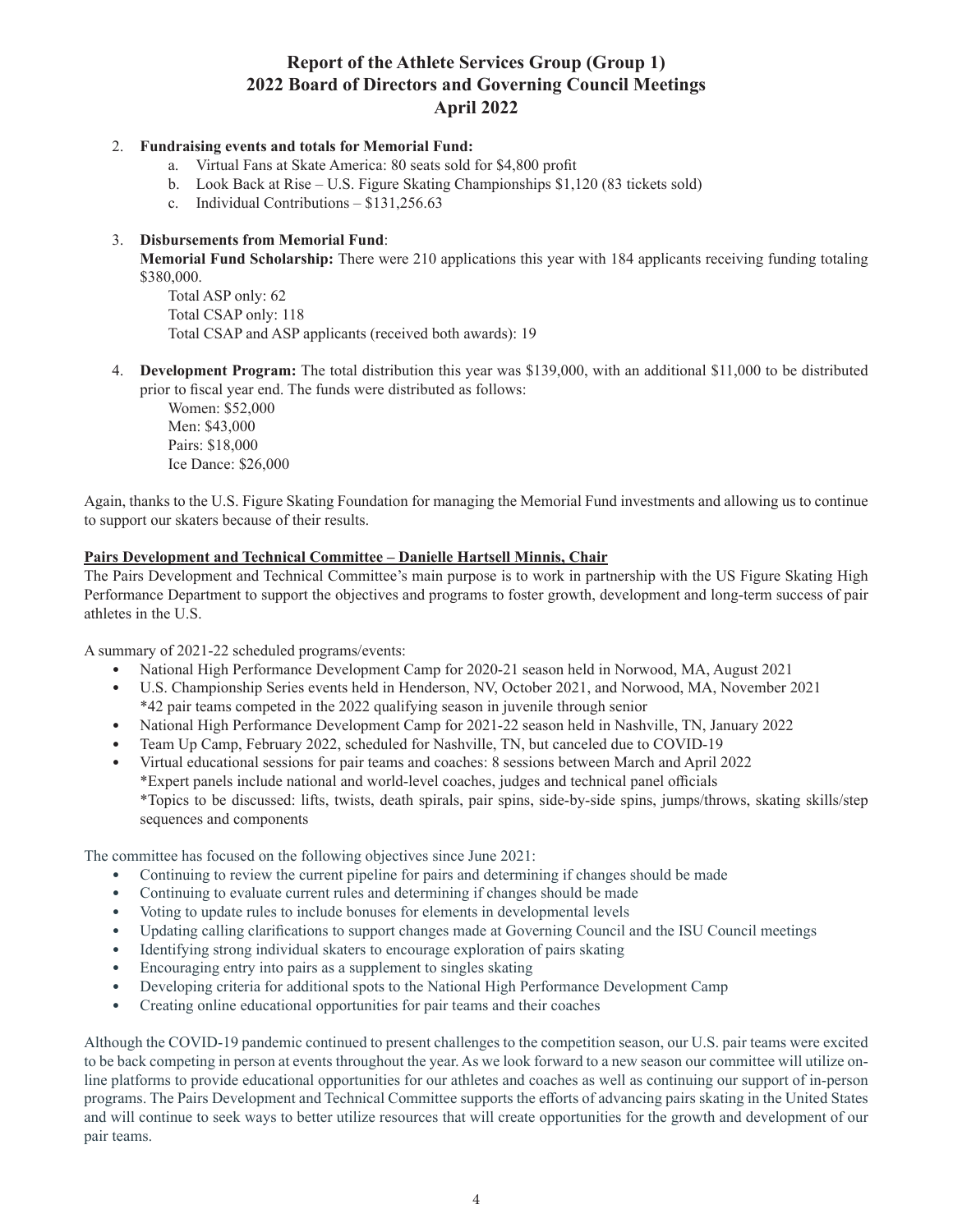## **Singles Development and Technical Committee – Stefanie Mathewson, Chair**

First, I would like to extend my wishes for health and safety to the entire membership of U.S. Figure Skating during these continued unpredictable times. COVID-19 has changed our world in ways we never imagined and, until we collectively regain a new found sense of normalcy, I wish each and every one of you well. Additionally, with respect to the geopolitical conflicts that impact our sport, specifically the war in Ukraine, I sincerely hope that each of your families and extended family members is safe and well. U. S. Figure Skating has worked tirelessly and nimbly to re-imagine competitive experience for athletes at all levels. As we begin to exit the pandemic and move to an endemic, I remain incredibly proud of our athletes, coaches, staff and parents in creating a community that supports sport during this difficult time. I am proud to serve in this organization.

The work of the Singles Development and Technical Committee relies on the commitment and expertise of its members. I would like to extend special thanks to Ann Barr, vice chair of singles development, and Dana Graham, vice chair of singles technical, for their collaboration, insights and dedication to our work. I would also like to thank each of our incredible committee members and our group coordinator, Lynn Goldman, for their expertise and assistance. Finally, I would like to thank Justin Dillon, our headquarters liaison, for his close collaboration, responsiveness and dedication.

The Singles Development and Technical Committee works closely with Justin Dillon, director of high performance development, Mitch Moyer, senior director of athlete high performance, and Heidi Thibert, PSA liaison. They and their teams do an amazing job making the camps and programs come to fruition and making sure the critical information is disseminated to coaches and parents, as well as athletes! We continue to be deeply grateful for their efforts.

As we turn toward the 2022-23 season, the short program and free skate charts have been updated. Special thanks to Dana Graham and Juliet Newcomer for their involvement in the updating process. The committee chair and vice chairs frequently revisit the documents with respect to real world and real time application in the field and stand ready to revise as required by the domestic competitive environment.

The National High Performance Development Camp, held immediately following the U.S. Figure Skating Championships in Nashville, Tennessee, was a lot of work to pull off in a continuing pandemic, but was incredibly engaging for more than 100 athletes, parents and coaches! Being in the arena when future Olympians performed was thrilling for the campers. Campers, parents and coaches engaged in a full and enriching agenda focused on preparing them for the coming seasons and maximizing the opportunity to discuss critical aspects prior to the onset of their training for the 2022-23 season.

The Singles Development and Technical Committee has met via Zoom five times since July 2021. Our next meeting is scheduled for March 10, 2022. Items discussed/to be discussed were/are:

- 1. Discussion of additional bonuses specific to developing athletes
- 2. Revision of spin requirements in intermediate
- 3. Changes in software to offer more information to coaches and athletes for step sequences and combination spins
- 4. Extensive discussion of skating skills and importance for development
- 5. Possible domestic implications of reducing program components from five to three

Looking ahead toward the coming season, items under consideration by the Singles Development and Technical Committee during the 2022-23 season are:

- 1. As the world emerges from the COVID-19 pandemic, we will remain considerate of and responsive to the ever-changing landscape of competition as well as the continued variability in training conditions. Work: Ongoing.
- 2. Develop concepts and plans in collaboration with U.S. Figure Skating staff for the National High Performance Development Camp (juvenile, intermediate and novice athletes) to follow our U.S. Figure Skating Championships in January 2023. Work: Ongoing.
- 3. Once data is received from the 2020-21 and the 2021-22 qualifying seasons, our committee will look carefully at the balance between the technical score and the program components score at our developmental levels to assure balance. This work was disrupted for the 2019-20 season by the COVID-19 pandemic. Work began spring 2021. The target date for a draft report has been postponed pending accurate data from EMS. This is potentially additionally impacted if the ISU adopts three components instead of five. If this occurs, we are prepared to implement program component factors that are reflective of our emphasis in athlete development domestically. Engagement/re-engagement: TBD.
- 4. Develop a research based and sports science informed progression of fundamental physical literacies for athletes at benchmark levels that position them to enter any discipline with opportunities for future success. This is a large project that will require input from medical and sports experts. Can be combined with item #5. Start date: TBD.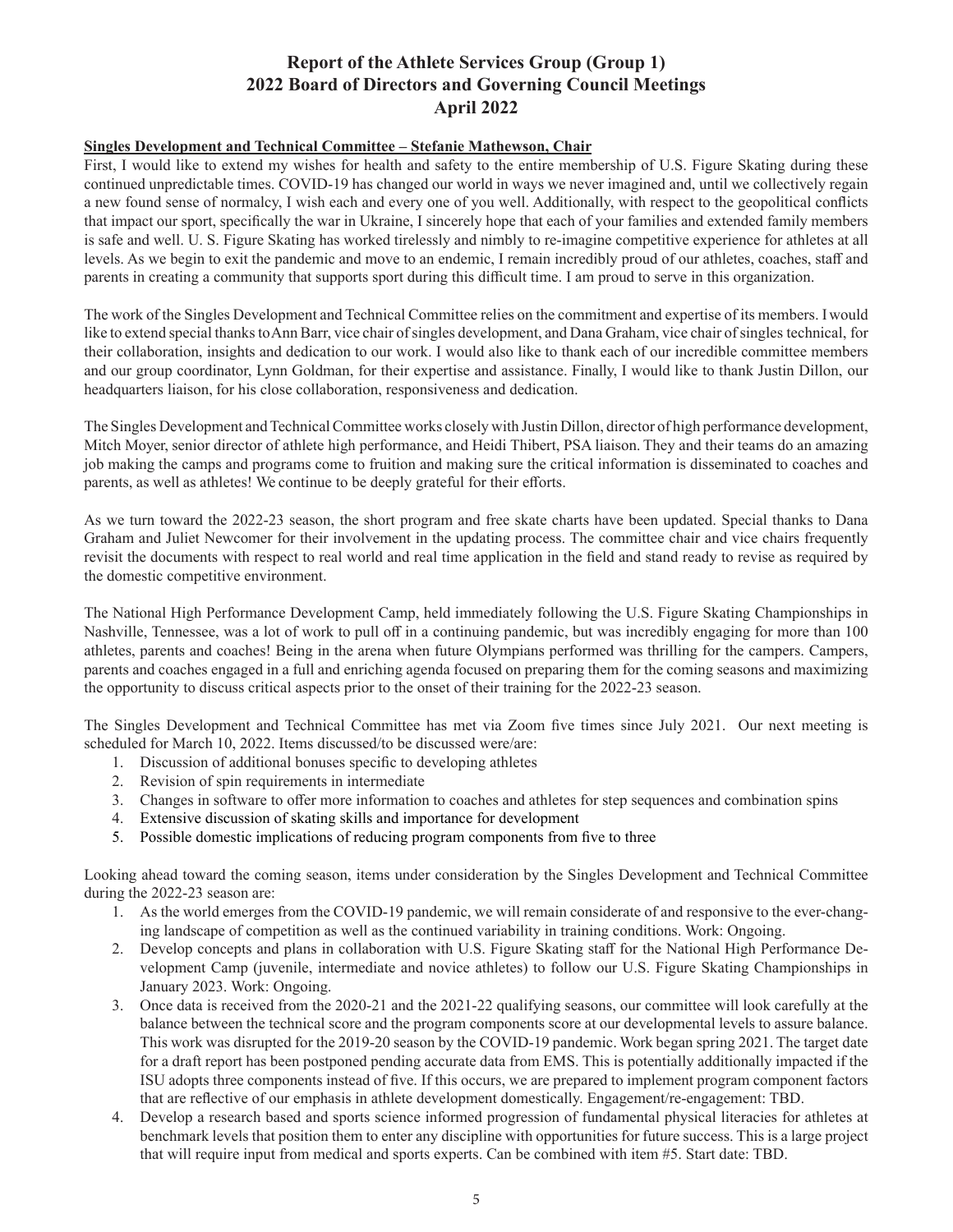5. Continue to improve the off-ice training regimens of developing skaters to prepare them for the limited ice availability at international events. This regimen has included education and suggestions for warm-up and cool down routines to include strength training, technique training and mental toughness training. We look forward to continuing to build on our prior work and enhancing off-ice training further to increase the efficacy of time spent on ice. This work was disrupted, but also enhanced, in the 2019-20 season by the COVID-19 pandemic. We hope to leverage the increase in off-ice training and expand the paradigm around training for figure skating to include a significant amount of thoughtfully designed off-ice training and preparation. Research and implementation are ongoing. For example, the participants of the 2022 National High Performance Development Camp were asked to complete a survey detailing their on-ice and off-ice training regimens. This information will augment our data on the benefits of off-ice training coupled with on-ice training. This is a large project that will require input from medical and sports experts. Can be combined with item #4. Start date: TBD.

It remains my privilege and honor to serve U.S. Figure Skating in the capacity of chair of this committee.

### **Sports Sciences and Medicine Committee – Kristin Abbott, Chair**

The Sports Sciences and Medicine Committee continues its work in support of the athletes and U.S. Figure Skating programs.

- Continue to develop and grow our network of sports medicine professionals to support local events and contribute to Team USA medical pool
- Review of Team USA medical staff credentials and qualifications to maintain an appropriate standard for the field.
	- Medical staff selections for international and ISU events, including review of evaluations by team members to assist in future assignment decisions.
	- During the 2021-22 season we aimed to send two medical providers, often a physician (MD) and physical therapist (PT) or athletic trainer (AT) to each international event. Due to the ongoing COVID-19 pandemic, some events had late withdrawal of medical staff due new COVID-19 diagnoses or other extenuating circumstances. When a physician was not able to travel, a physician was identified to provide telehealth support to the AT or PT from the U.S.
	- 31 events were supported by medical professionals.
	- The U.S. Figure Skating delegation was supported by a multidisciplinary team of a physician, physical therapist, sport psychologist, and sport dietitian at the 2022 Olympic Winter Games in Beijing, China.
- Committee members continued to closely monitor the COVID-19 pandemic including updates from the CDC, WHO, USOPC, and ISU.
- Supported U.S. Figure Skating events staff in advising LOC volunteers and medical teams hosting in-person competitions, including assisting with development and review of COVID-19 mitigation procedures and protocols.
- Supported Athlete High Performance staff and director of sports medicine and performance services in reviewing international and ISU event COVID-19 mitigation protocols and supporting delegations in identifying testing resources and timelines.
- Ongoing monitoring of injuries and health concerns of Team USA and ISP athletes in collaboration with athlete high performance sports medicine staff and contracted service providers:
	- Our network of medical volunteers facilitate connecting athletes with care near their home or training site.
	- Reviewed and performed pre-participation medical reviews with 2021 Champs Camp eligible athletes
	- Organization, maintenance, and distribution of medical kits for medical staff.
- Continue to review and apply SafeSport policies and procedures to ensure safety of athletes.
- Annual review and update of Medical Standards of Care for LOCs hosting qualifying and nonqualifying competitions.
- Continue to explore injury surveillance and develop programs for injury prevention.
- Continue to support training camps.
- Encourage research in the sports sciences to benefit our skating athletes. Projects are being actively developed by some Team USA medical personnel at their respective institutions.
- Collaboration with other U.S. Figure Skating committees in providing educational programs for athletes, coaches, team leaders and officials.
- Annual education for referees on concussion identification and other sports medicine topics that may impact an athlete at competitions.
- Cooperative effort with the USOPC to provide up-to-date tools in the care of elite athletes, including injury management, nutrition, mental health and health maintenance.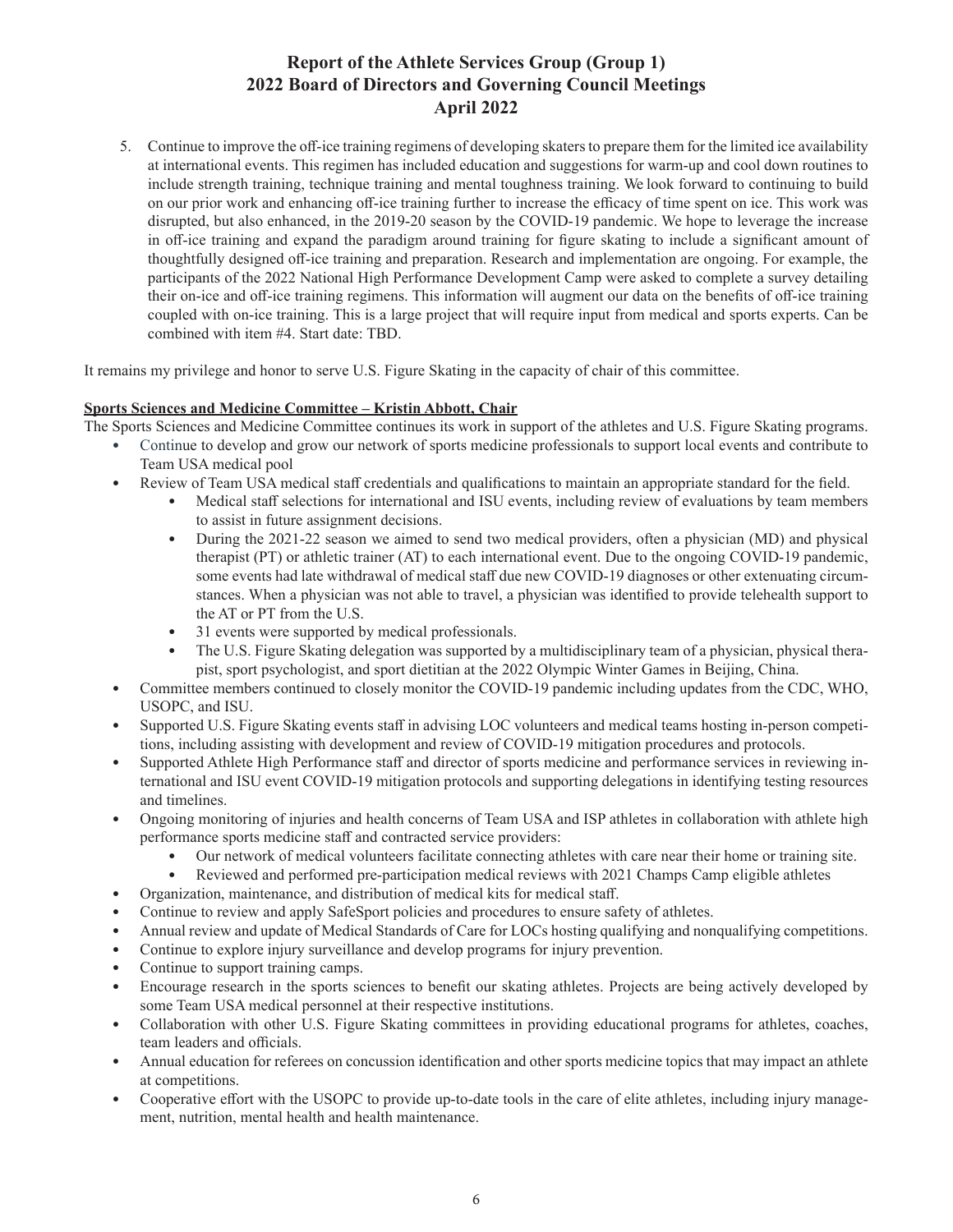The Sport Sciences and Medicine Committee thanks the Athlete High Performance staff (Mitch Moyer, Justin Dillon, Gretchen Mohney, Ingrid Benson, and Courtney Burson); and the Events staff (Bob Dunlop, Mia Corsini Bailey, Megan Romeo); and many others who have supported and collaborated with the committee this past year as athletes, coaches, officials and club volunteers navigated returning to competitions during an ongoing pandemic.

### **Synchronized Development and Technical Committee – Lauren O'Toole, Chair**

The Synchronized Development and Technical Committee has had an active season and is thrilled to return to in-person competitions. The entire committee along with the vice chairs, Devon Hensel (technical), Felicia Haining-Miller (development), and myself have worked on numerous initiatives.

For the 2021-22 season, the agreed upon four key focus areas are:

- Provide timely, transparent, and consistent communication
- DREAM Program
- Re-imagine developmental programming for athletes and coaches
- Continue coach mentor program(s) (Coach Connect and Coaches' Development Program)

To date, the number of registered synchronized teams in the U.S. is 547. I am happy to share that we are 89 percent of the way back to pre-COVID-19 levels of registered teams.

Working groups were established within the committee to continue to move the discipline forward. Working groups include: *Adult Synchro, Coaches Development Program, Costume Guideline Review, Collegiate Synchro, Data Analytics for Pipeline Revision*, *Re-imagine Camps,* and *Progression Documents for Synchronized Skating.* Projects were categorized into short and long-term durations, and every committee member had an opportunity to participate. As a result of the *Costume Guideline Review*, adornments will be permitted at all divisions beginning in the 2022-23 season.

We continued the **DREAM Program**, with 12 athletes from junior and senior Team USA organizations serving as ambassadors. This season, co-captains Elizabeth Hume and Brittney Rivelli worked with Felicia Haining-Miller as well as headquarters staff on all initiatives. The initiatives this season were centered around increasing engagement on our social media platforms, as well as providing athletes with tools for success as the sport returned to the competitive scene after a season off due to COVID-19. We recorded between 10K-32K views on Instagram reels that were a part of a *Team Training Update* series where DREAM skaters recorded pieces of their training to share with the community. Additionally, the DREAM Wordpress website was discontinued in exchange for the U.S. Figure Skating Fan Zone website. The articles written by DREAM skaters have had greater reach with this change, and we are happy with the increased inclusion of synchro-related posts on the U.S. Figure Skating Instagram and Facebook accounts.

The second season of *Coach Connect* proved to be successful. Coaches who teach juvenile through novice teams were paired with officials, and preliminary through open juvenile coaches were paired with a mentor coach. As of this report, 49 coaches participated and 23 officials volunteered to support this program. Additionally, 15 coaches served as mentors for preliminary, pre-juvenile and open juvenile coaches. Looking ahead to the U.S. Synchronized Skating Championships, we are thrilled to host the *Coaches Development Program – Domestic* for the second year. The program focuses on our developmental coaches at the preliminary, pre-juvenile and open juvenile levels with the goal of assisting with progression to our qualifying divisions. A coach participant of the 2020 program said: *"I genuinely enjoyed the entire weekend and the sense of achievement once I got home and got back to work. The sense of achievement is still thriving in me two years later.* "Three coaches have been accepted, representing all three sections of the country.

The *Re-imagine Camps* working group, led by Jenny Cherry, took on the task of determining the best path forward for developing synchronized skating athletes and coaches. The group created a robust plan to be implemented over the next two seasons. For the 2022-23 season, we will host a virtual Coaches College and an inaugural ISP Elite Camp, bringing together all ISP teams, coaches and officials for monitoring and development. To preemptively kick off the 2023-24 season, we will offer an in-person camp for both athletes and coaches in May, in addition to virtual Coaches College and ISP Elite Camp in the Fall.